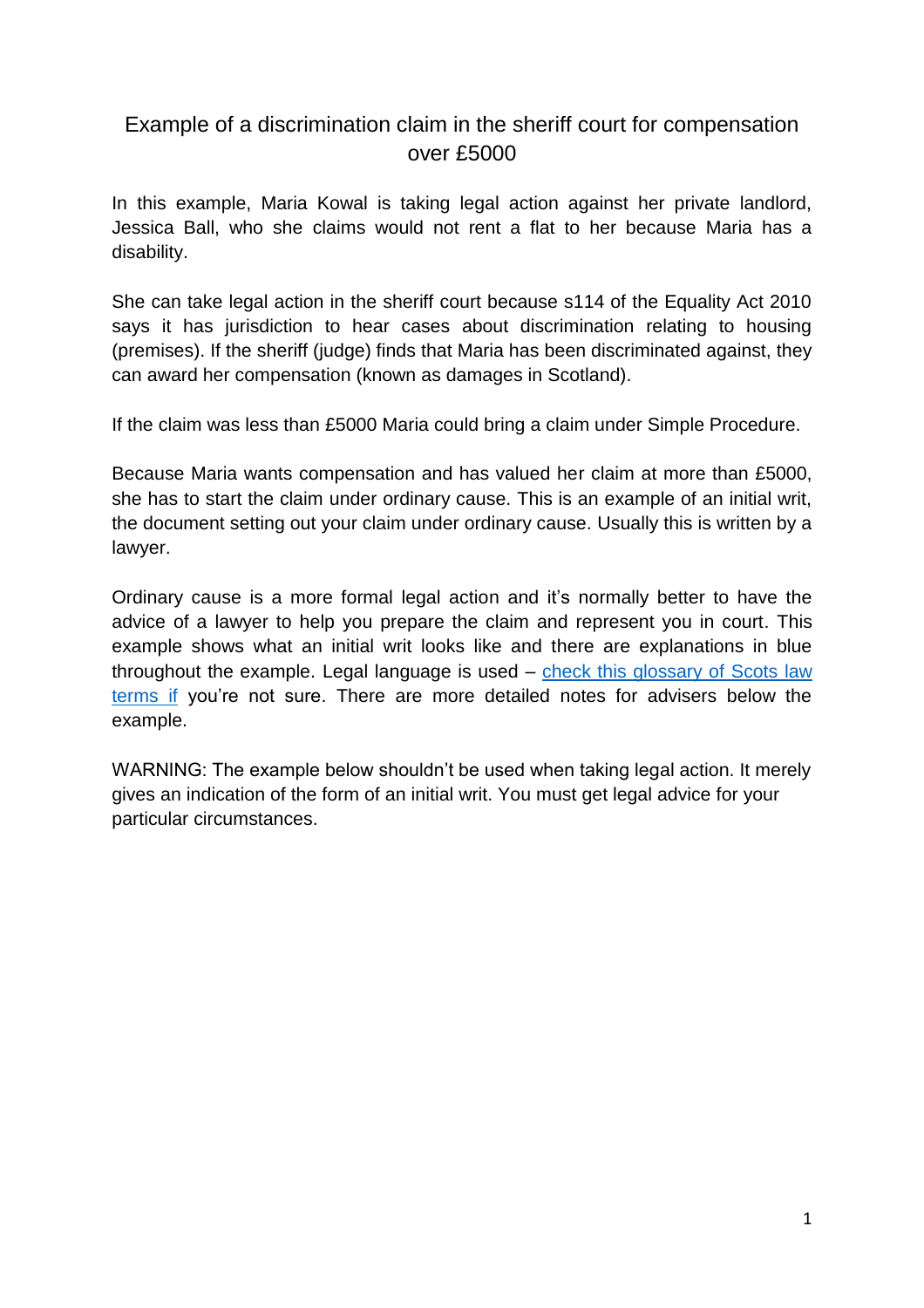# Example

### SHERIFFDOM OF SOUTH STRATHCLYDE, DUMFRIES AND GALLOWAY AT AIRDRIE

#### INITIAL WRIT

#### in causa

### MARIA KOWAL, residing at 54 Merrydale Street, Coatbridge

against

PURSUER

JESSICA BALL, residing at 55 Prince Albert Street, Airdrie

#### DEFENDER

[This is where you tell the court what you want it to do if it upholds your claim. If she wins, Maria is asking for a declaration that the discrimination happened, compensation of £10000 with interest and for the landlord to pay her legal expenses.]

The pursuer craves the court:

(1) To find and declare that the defender has unlawfully discriminated against the pursuer, contrary to sections 13 and 33 of the Equality Act 2010.

(2) To grant decree for payment by the defender to the pursuer in the sum of TEN THOUSAND POUNDS (£10,000) STERLING with interest thereon at the rate of 8 per cent per annum from the date of citation until payment.

(3) To find the defender liable in the expenses of the action.

## CONDESCENDENCE

[Condescendence is the legal term for a written statement of the facts and legal grounds of a civil claim. This is where the person bringing the claim, the pursuer, sets out the main elements of their claim.]

1. The pursuer resides at the address stated in the instance. The defender resides at 55 Prince Albert Street, Airdrie. She has been resident there for more than three months prior to the raising of this action. She is domiciled there. This court accordingly has jurisdiction. There are no proceedings pending before any other court involving the present cause of action and between the parties hereto. There is no agreement prorogating jurisdiction over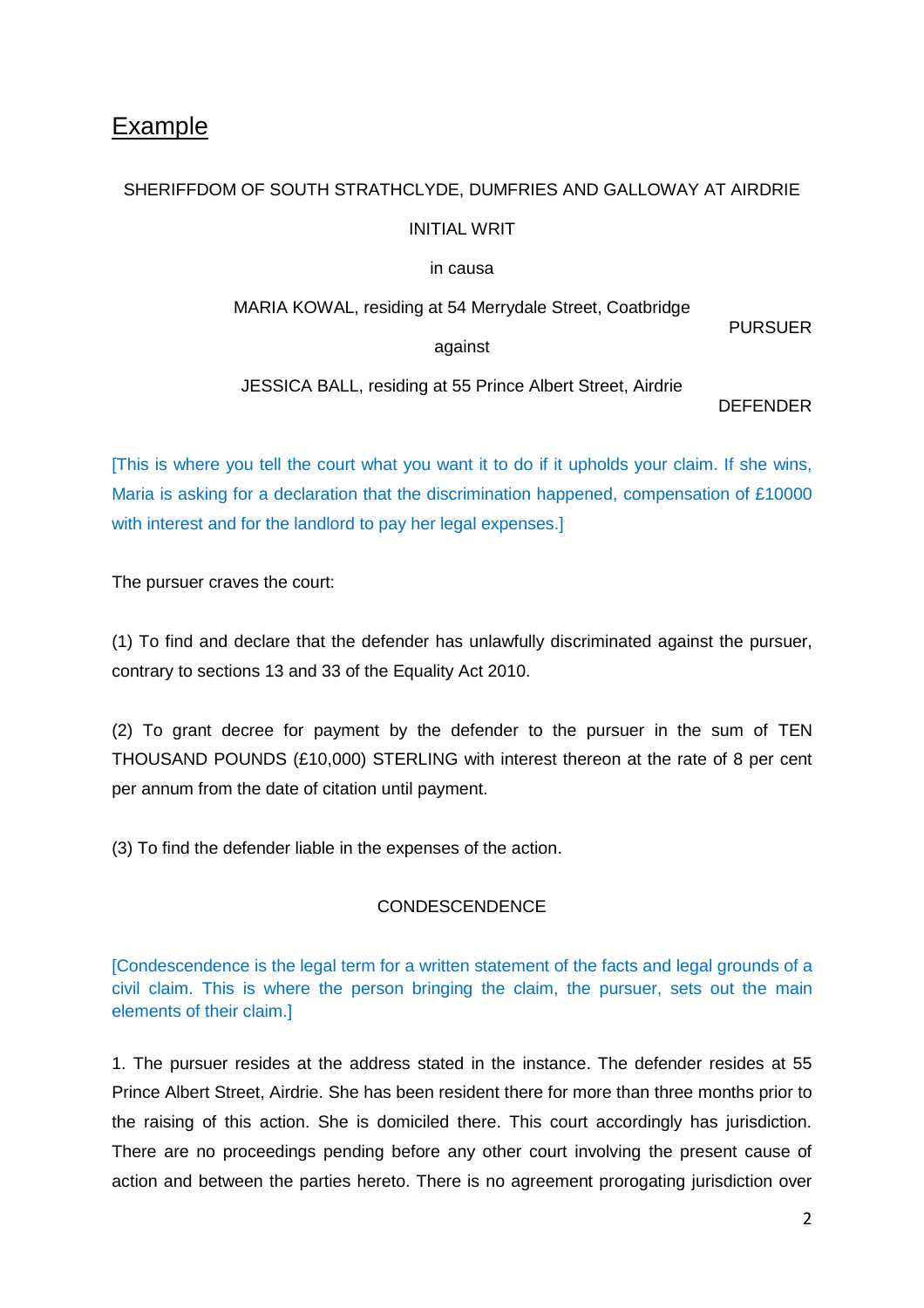the subject matter of the present cause to any other court. [This establishes that the Dumfries and Galloway sheriff court can hear the case because the defender, Jessica, lives in the area and there is no other ongoing legal action already between them.]

2. The pursuer is a 33 year old woman. She is visually impaired. She is a person with a disability, which is a protected characteristic for the purposes of section 6 of the Equality Act 2010 ("the Act"). The defender is the owner of a one-bedroom flat, Flat G/R, 5 Hunter Close, Airdrie ("the flat") which she lets out. [This states that Maria is covered by equality law because she has a protected characteristic – she has a disability. This is essential to her claim.]

3. In May 2018, the pursuer and her boyfriend, Brian Smith, were interested in renting a property in Airdrie. On 4 May 2018, the pursuer learned from a friend that the flat was being advertised as available to rent by a local letting agent. The rent was £600 per calendar month. The pursuer made enquiries with the letting agents. They gave her the defender's phone number to contact directly. The pursuer phoned the defender to arrange a viewing for the following day. They chatted. The pursuer explained that she was working in the Town Hall in Airdrie, very close to the flat. She indicated that the proposed rental payment was acceptable, subject to viewing. They agreed that the flat seemed ideal for the pursuer and Mr Smith. The defender's tone was friendly. The pursuer did not disclose her disability, during this conversation. [These are the facts of the case, set out in date order. It establishes that Jessica was friendly and seemed keen to rent the flat to Maria when she didn't know Maria had a disability].

4. On 5 May, the pursuer went to the flat with Mr Smith, at the time arranged with the defender. The defender was there with her husband, David Ball. The pursuer uses a white guide cane when walking outdoors. She had the cane with her. On arrival at the flat, the defender immediately asked the pursuer if she was blind. The pursuer explained that she was visually impaired. She briefly described the features of her disability. At this point, the defender said: "I don't think this place would be right for you". The defender stated that she would be concerned about the pursuer using the stairs to the back green at the rear of the building. The stairs do not have a handrail. The defender asked the pursuer whether she would want to make adaptations to the flat. The pursuer indicated that this was unlikely to be necessary. She informed the pursuer that she would, however, like to have a copy of any tenancy agreement in braille. At this, the defender's husband said something about the cost of making a braille copy. Mr Smith asked if he and the pursuer could look round the property. The defender agreed, though with apparent reluctance. She did not go round the flat with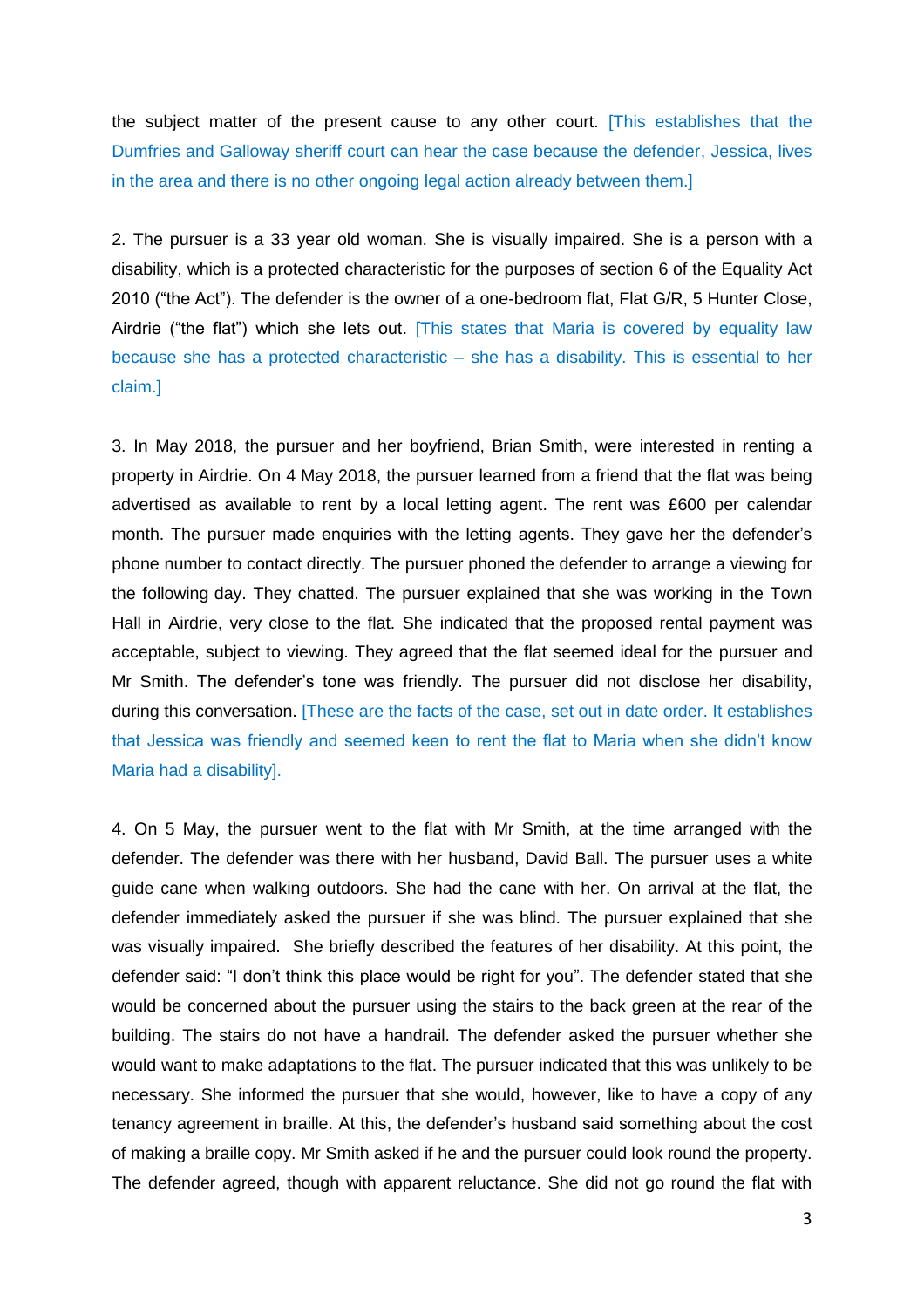them, or give any further information about the property. Throughout the viewing, her manner was curt. She suggested that the pursuer and Mr Smith contact the letting agents, if they were still interested. [Jessica didn't say overtly that she wasn't going to rent to Maria because Maria has a disability. But Maria is asking the court to infer that because of the change in Jessica's manner and the things she said, that Maria was discriminated against.]

5. The pursuer contacted the letting agents on Monday 7 May. She was advised that there had been other viewers, and the defender had decided to let the flat to someone else. The defender did not indicate, during the telephone conversation on 4 May, or the viewing on 5 May, that there were other viewers interested in the property. The pursuer asked why the flat had not been let to her. The letting agent said that the defender thought the flat wasn't suitable for someone with her disability. On 19 May Mr Smith checked the letting agents' website. He found that the flat was still being advertised as available to let. [The dates are important as Maria has to bring her claim 6 months less 1 day from the discriminatory act].

6. Disability is a protected characteristic under section 6 of the Equality Act 2010. Section 13(1) states:

13 Direct discrimination (1) A person (A) discriminates against another (B) if, because of a protected characteristic, A treats B less favourably than A treats or would treat others.

Section 33(1) states:

33 Disposals, etc. (1) A person (A) who has the right to dispose of premises must not discriminate against another (B)— … (b) by not disposing of the premises to B; …

In the foregoing circumstances, the pursuer believes and avers that the defender decided not to let the flat to the pursuer and Mr Smith, because of the pursuer's disability. The defender thereby directly discriminated against the pursuer, contrary to sections 13 and 33 of the 2010 Act. [This sets out how Maria claims Jessica acted unlawfully].

7. In consequence of the defender's unlawful discrimination, the pursuer suffered loss, injury and damage. She felt upset and humiliated during the course of the viewing. On leaving the flat she burst into tears. She did not expect to be let the flat, but decided to call the letting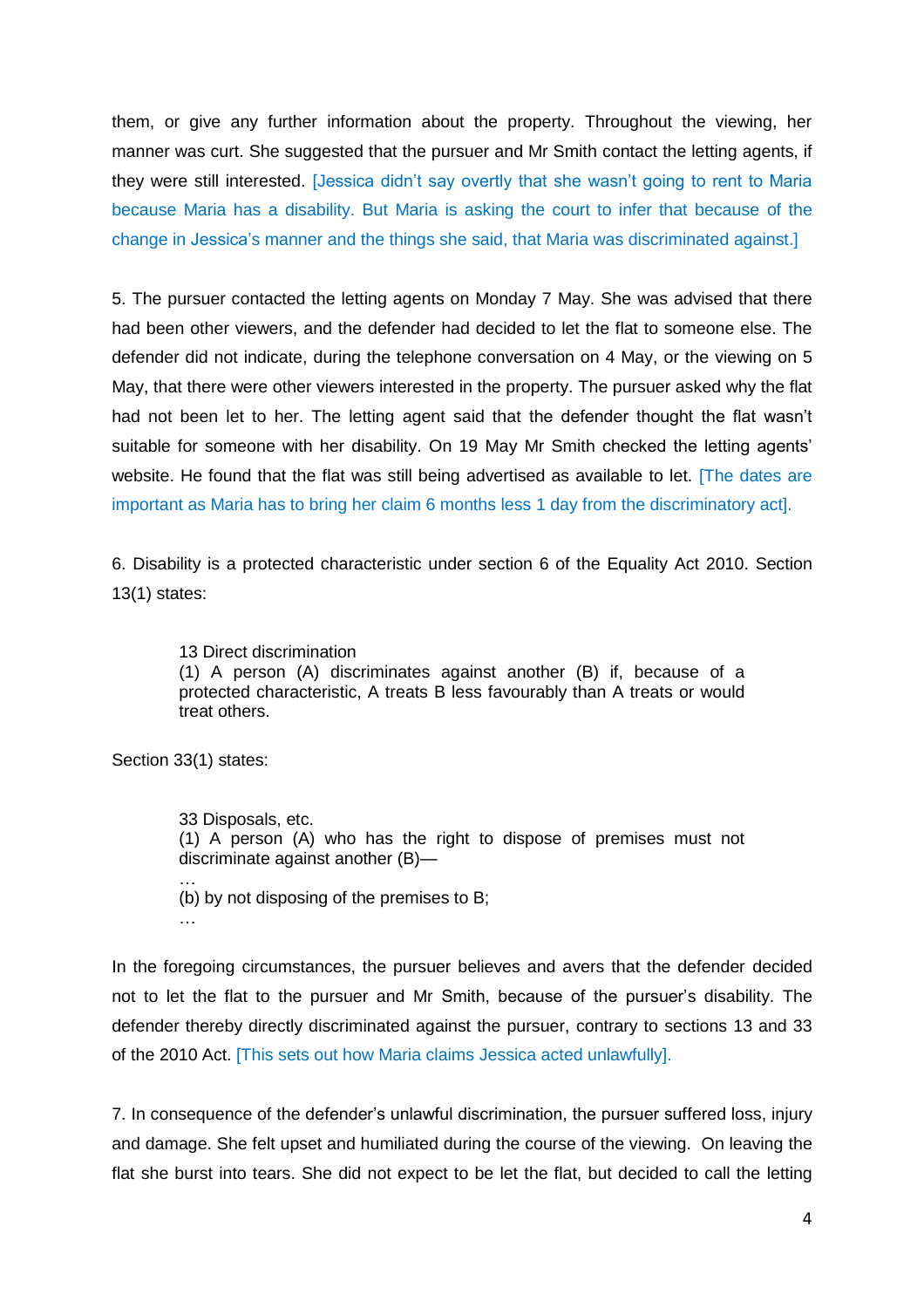agents to make sure. She felt depressed after her call to the letting agents. She was upset to discover that the flat was still available for let, on 19 May. She took this to indicate that the defender would rather not let the flat at all, than let the flat to the pursuer. For several months, she lost interest in seeking a new flat to let. She seeks compensation for injured feelings under section 119(4) of the Act. She reasonably estimates her loss to be £10,000, the sum sued for. [This is how Maria has been affected by the discrimination. There are [guidelines about calculating compensation for injury to feelings.](https://www.equalityhumanrights.com/sites/default/files/quantification-of-claims-guidance.pdf)

8. The defender has been called upon by the pursuer to make reasonable reparation to her for her loss, injury and damage but she refuses or delays unreasonably to do so. This action is accordingly necessary. [The court will expect Maria to have tried to settle the matter out of court first.]

#### PLEAS IN LAW

1. The pursuer having suffered loss, injury and damage through the unlawful discrimination of the defender as condescended upon, is entitled to reparation from the defender therefor.

2. The sum sued for being a reasonable estimate of the pursuer's loss, injury and damage as condescended upon, decree therefor should be pronounced as craved.

#### IN RESPECT WHEREOF

#### **Notes for advisers:**

- i. This writ alleges a contravention of section 33 of the 2010 Act. Section 33 is in part 4 of the Act: "premises". Section 33 prohibits discrimination in the "disposal" of premises. Letting is a form of disposal.
- ii. In order to make out a claim of unlawful discrimination, the pursuer avers: (a) a protected characteristic; (b) prohibited conduct; and (c) the section of the Act under which the discrimination is unlawful. Here, the protected characteristic is disability (section 6), as averred in articles 3 and 6 of the condescendence. The prohibited conduct is direct discrimination (section 13). The discrimination is unlawful under section 33. The relevant parts of sections 13 and 33 are quoted in article 6.